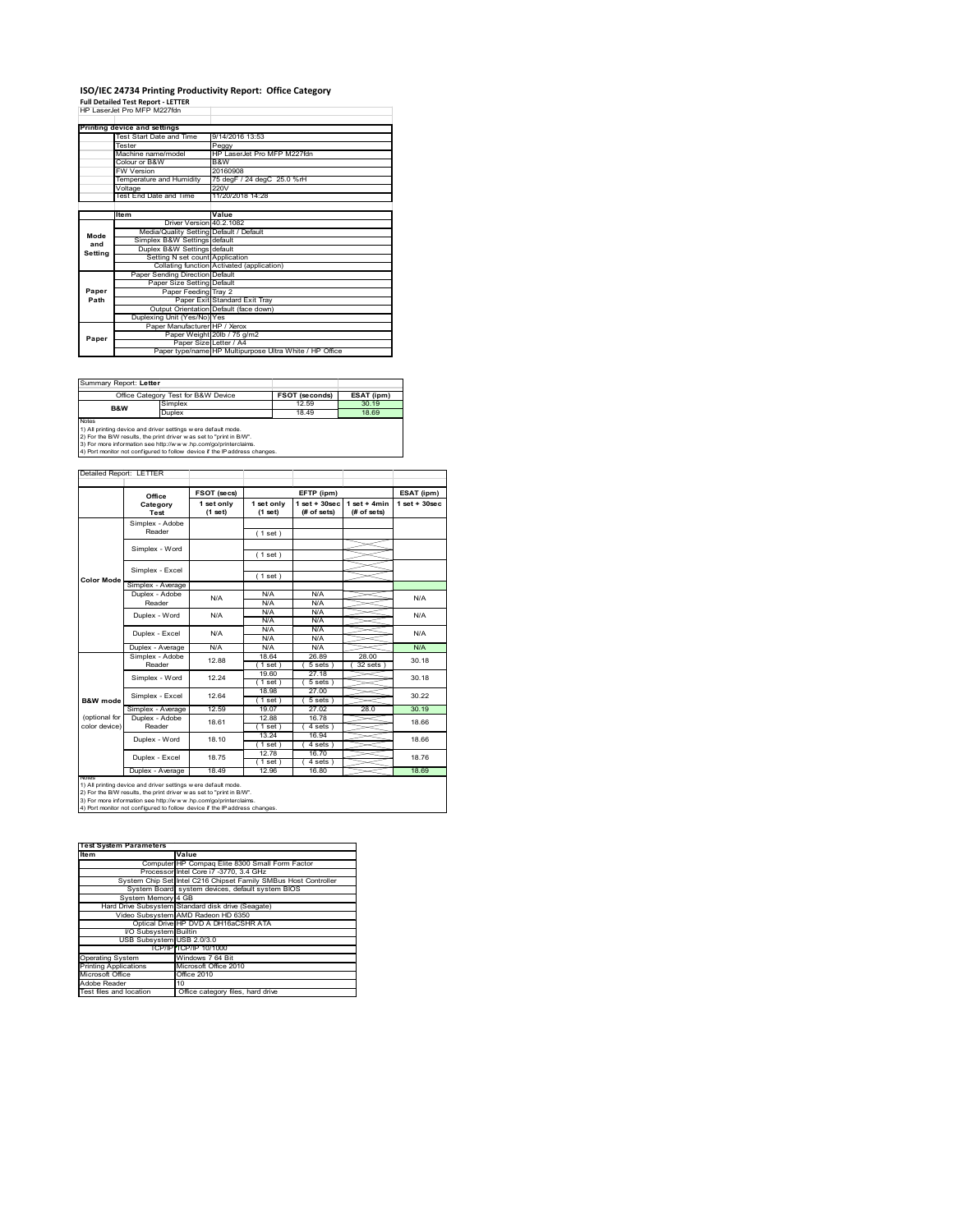#### **ISO/IEC 24734 Printing Productivity Report: Office Category Full Detailed Test Report ‐ A4** HP LaserJet Pro MFP M227fdn

|               | HP Laser let Pro MFP M227fdn            |                                                         |
|---------------|-----------------------------------------|---------------------------------------------------------|
|               | Printing device and settings            |                                                         |
|               | Test Start Date and Time                | 9/14/2016 13:53                                         |
|               | Tester                                  | Peggy                                                   |
|               | Machine name/model                      | HP LaserJet Pro MFP M227fdn                             |
|               | Colour or B&W                           | B&W                                                     |
|               | FW Version                              | 20160908                                                |
|               | Temperature and Humidity                | 75 degF / 24 degC 25.0 %rH                              |
|               | Voltage                                 | 220V                                                    |
|               | <b>Test End Date and Time</b>           | 11/20/2018 14:28                                        |
|               |                                         |                                                         |
|               | <b>Item</b>                             | Value                                                   |
|               | Driver Version 40.2.1082                |                                                         |
| Mode          | Media/Quality Setting Default / Default |                                                         |
| and           | Simplex B&W Settings default            |                                                         |
| Settina       | Duplex B&W Settings default             |                                                         |
|               | Setting N set count Application         |                                                         |
|               |                                         | Collating function Activated (application)              |
|               | Paper Sending Direction Default         |                                                         |
|               | Paper Size Setting Default              |                                                         |
| Paper<br>Path | Paper Feeding Tray 2                    |                                                         |
|               |                                         | Paper Exit Standard Exit Tray                           |
|               |                                         | Output Orientation Default (face down)                  |
|               | Duplexing Unit (Yes/No) Yes             |                                                         |
|               | Paper Manufacturer HP / Xerox           |                                                         |
| Paper         |                                         | Paper Weight 20lb / 75 g/m2                             |
|               | Paper Size Letter / A4                  | Paper type/name HP Multipurpose Ultra White / HP Office |
|               |                                         |                                                         |

Summary Report: **A4**

|                                                                      | Office Category Test for B&W Device                            | FSOT (seconds) | ESAT (ipm) |  |  |
|----------------------------------------------------------------------|----------------------------------------------------------------|----------------|------------|--|--|
| <b>B&amp;W</b>                                                       | Simplex                                                        | 13.16          | 28.69      |  |  |
|                                                                      | <b>Duplex</b>                                                  | 19.13          | 18 13      |  |  |
| <b>Notes</b>                                                         |                                                                |                |            |  |  |
|                                                                      | 1) All printing device and driver settings w ere default mode. |                |            |  |  |
| [2) For the B/W results, the print driver was set to "print in B/W". |                                                                |                |            |  |  |
|                                                                      |                                                                |                |            |  |  |

2) For the B/W results, the print driver w as set to "print in B/W".<br>3) For more information see http://w w w .hp.com/go/printerclaims.<br>4) Port monitor not configured to follow device if the IP address changes.

|                                                                     | Office            | FSOT (secs)             |                       | EFTP (ipm)                        |                                |                                 |  |
|---------------------------------------------------------------------|-------------------|-------------------------|-----------------------|-----------------------------------|--------------------------------|---------------------------------|--|
|                                                                     | Category<br>Test  | 1 set only<br>$(1$ set) | 1 set only<br>(1 set) | $1$ set + $30$ sec<br>(# of sets) | $1 set + 4 min$<br>(# of sets) | ESAT (ipm)<br>$1$ set $+30$ sec |  |
|                                                                     | Simplex - Adobe   |                         |                       |                                   |                                |                                 |  |
|                                                                     | Reader            |                         | (1 set)               |                                   |                                |                                 |  |
|                                                                     | Simplex - Word    |                         |                       |                                   |                                |                                 |  |
|                                                                     |                   |                         | (1 set)               |                                   |                                |                                 |  |
|                                                                     | Simplex - Excel   |                         |                       |                                   |                                |                                 |  |
| Colour<br>Mode                                                      |                   |                         | (1 set)               |                                   |                                |                                 |  |
|                                                                     | Simplex - Average |                         |                       |                                   |                                |                                 |  |
|                                                                     | Duplex - Adobe    | N/A                     | N/A                   | N/A                               |                                | N/A                             |  |
|                                                                     | Reader            |                         | N/A                   | N/A                               |                                |                                 |  |
|                                                                     | Duplex - Word     | N/A                     | N/A                   | N/A                               |                                | N/A                             |  |
|                                                                     |                   |                         | N/A                   | N/A                               |                                |                                 |  |
|                                                                     | Duplex - Excel    | N/A                     | N/A                   | N/A                               |                                | N/A                             |  |
|                                                                     |                   |                         | N/A                   | N/A                               |                                |                                 |  |
|                                                                     | Duplex - Average  | N/A                     | N/A                   | N/A                               |                                | N/A                             |  |
|                                                                     | Simplex - Adobe   | 13.26                   | 18.10                 | 25.61                             | 28.13                          | 28.71                           |  |
|                                                                     | Reader            |                         | 1 set                 | 5 sets                            | 30 sets                        |                                 |  |
|                                                                     | Simplex - Word    | 12.73                   | 18.85                 | 25.98                             |                                | 28.68                           |  |
|                                                                     |                   |                         | (1 set)               | 5 sets                            |                                |                                 |  |
|                                                                     | Simplex - Excel   | 13 47                   | 17.81                 | 25.79                             |                                | 28.69                           |  |
| B&W mode                                                            |                   |                         | (1 set)               | 5 sets)                           |                                |                                 |  |
|                                                                     | Simplex - Average | 132                     | 18 25                 | 25 79                             | 28.1                           | 28.69                           |  |
| (optional for<br>color device)                                      | Duplex - Adobe    | 18.94                   | 12.66                 | 16.30                             |                                | 18.14                           |  |
|                                                                     | Reader            |                         | (1 set )              | $4 sets$ )                        |                                |                                 |  |
|                                                                     | Duplex - Word     | 18.39                   | 13.04                 | 16.56                             |                                | 18.14                           |  |
|                                                                     |                   |                         | $1$ set)              | 4 sets)                           |                                |                                 |  |
|                                                                     | Duplex - Excel    | 20.05                   | 11.96                 | 16.32                             |                                | 18.12                           |  |
|                                                                     |                   |                         | 1 set                 | 4 sets                            |                                |                                 |  |
| 18.13<br>Duplex - Average<br>19.1<br>12.55<br>16.39<br><b>NOtes</b> |                   |                         |                       |                                   |                                |                                 |  |

| <b>Test System Parameters</b> |                                                                 |  |  |
|-------------------------------|-----------------------------------------------------------------|--|--|
| <b>Item</b>                   | Value                                                           |  |  |
|                               | Computer HP Compag Elite 8300 Small Form Factor                 |  |  |
|                               | Processor Intel Core i7 -3770, 3.4 GHz                          |  |  |
|                               | System Chip Set Intel C216 Chipset Family SMBus Host Controller |  |  |
|                               | System Board system devices, default system BIOS                |  |  |
| System Memory 4 GB            |                                                                 |  |  |
|                               | Hard Drive Subsystem Standard disk drive (Seagate)              |  |  |
|                               | Video Subsystem AMD Radeon HD 6350                              |  |  |
|                               | Optical Drive HP DVD A DH16aCSHR ATA                            |  |  |
| I/O Subsystem Builtin         |                                                                 |  |  |
| USB Subsystem USB 2.0/3.0     |                                                                 |  |  |
|                               | TCP/IPITCP/IP 10/1000                                           |  |  |
| <b>Operating System</b>       | Windows 7 64 Bit                                                |  |  |
| <b>Printing Applications</b>  | Microsoft Office 2010                                           |  |  |
| Microsoft Office              | Office 2010                                                     |  |  |
| Adobe Reader                  | 10                                                              |  |  |
| Test files and location       | Office category files, hard drive                               |  |  |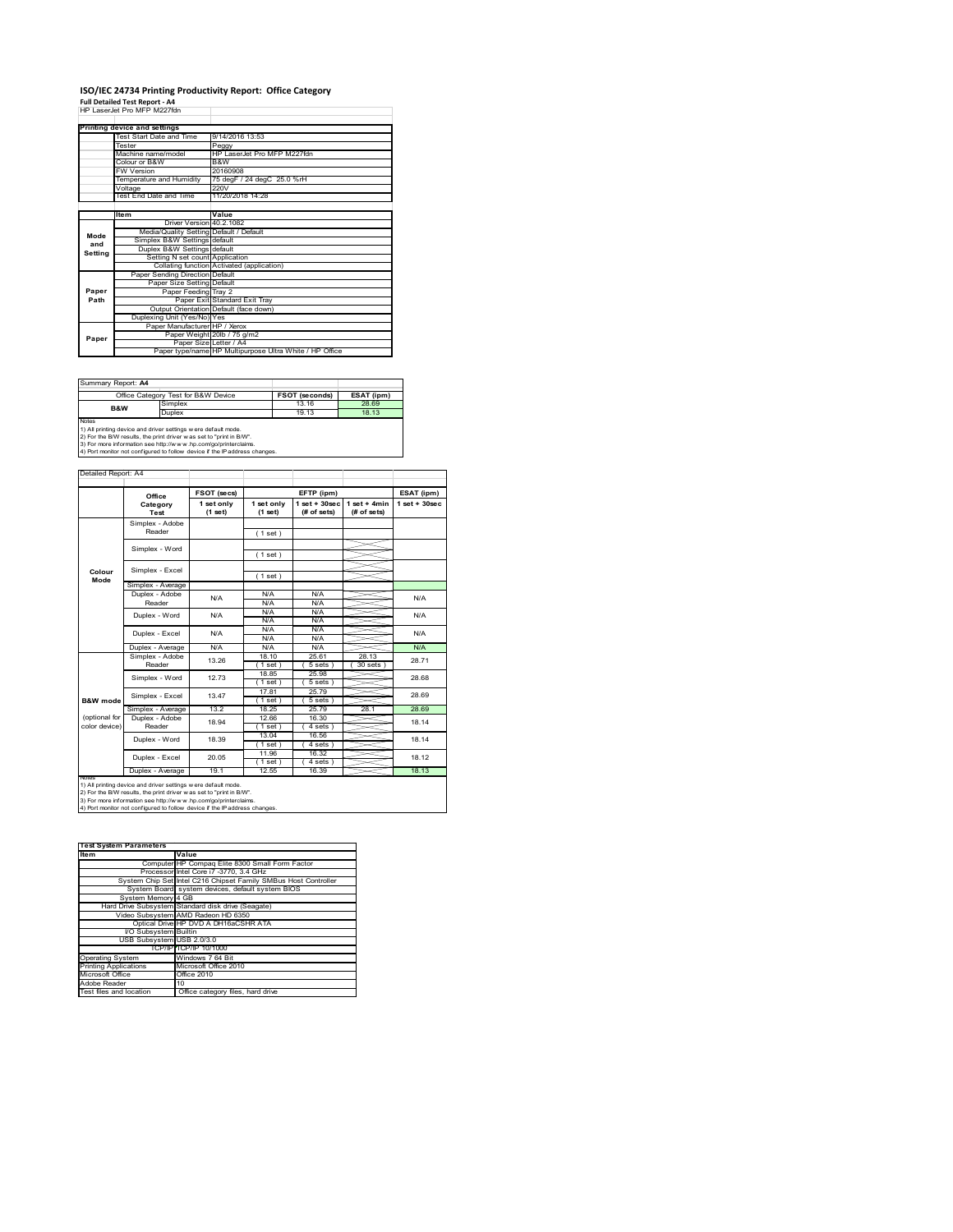# **ISO/IEC 24734 Printing Productivity Report: Office Category<br>Feature Performance Full Report - Office Feature Performance Test<br>HP LaserJet Pro MFP M227fdn**

|         | Printing device and settings            |                                                         |
|---------|-----------------------------------------|---------------------------------------------------------|
|         | Test Start Date and Time                | 9/14/2016 13:53                                         |
|         | Tester                                  | Peggy                                                   |
|         | Machine name/model                      | HP I aser let Pro MFP M227fdn                           |
|         | Colour or B&W                           | B&W                                                     |
|         | <b>FW Version</b>                       | 20160908                                                |
|         | Temperature and Humidity                | 75 degF / 24 degC 25.0 %rH                              |
|         | Voltage                                 | 220V                                                    |
|         | Test End Date and Time                  | 11/20/2018 14:28                                        |
|         |                                         |                                                         |
|         | <b>Item</b>                             | Value                                                   |
|         | Driver Version 40.2.1082                |                                                         |
| Mode    | Media/Quality Setting Default / Default |                                                         |
| and     | Simplex B&W Settings default            |                                                         |
| Setting | Duplex B&W Settings default             |                                                         |
|         | Setting N set count Application         |                                                         |
|         |                                         | Collating function Activated (application)              |
|         | Paper Sending Direction Default         |                                                         |
|         | Paper Size Setting Default              |                                                         |
| Paper   | Paper Feeding Tray 2                    |                                                         |
| Path    |                                         | Paper Exit Standard Exit Tray                           |
|         |                                         | Output Orientation Default (face down)                  |
|         | Duplexing Unit (Yes/No) Yes             |                                                         |
|         | Paper Manufacturer HP / Xerox           |                                                         |
| Paper   |                                         | Paper Weight 20lb / 75 g/m2                             |
|         | Paper Size Letter / A4                  |                                                         |
|         |                                         | Paper type/name HP Multipurpose Ultra White / HP Office |

Ť.

| <b>Printing Modes</b><br>(Feature Adobe Reader - Office test file)                                                                                                                                                                                                                          |               | FSOT (base)<br><b>FSOT (feature)</b> | <b>ESAT (feature)</b><br>ESAT (base) |
|---------------------------------------------------------------------------------------------------------------------------------------------------------------------------------------------------------------------------------------------------------------------------------------------|---------------|--------------------------------------|--------------------------------------|
| A5. Landscape Feed. Simplex. Colour                                                                                                                                                                                                                                                         | Simplex       |                                      |                                      |
| A5, Portrait Feed, Simplex, Colour                                                                                                                                                                                                                                                          | Simplex       |                                      |                                      |
| Legal, Simplex, Colour                                                                                                                                                                                                                                                                      | Simplex       |                                      |                                      |
| Legal, Duplex, Colour                                                                                                                                                                                                                                                                       | <b>Duplex</b> |                                      |                                      |
| A4. 1200 dpi. Simplex. Colour                                                                                                                                                                                                                                                               | Simplex       |                                      |                                      |
| Letter, 1200 dpi, Simplex, Colour                                                                                                                                                                                                                                                           | Simplex       |                                      |                                      |
| A4, General Office, Simplex, Colour                                                                                                                                                                                                                                                         | Simplex       |                                      |                                      |
| Letter, General Office, Simplex, Colour                                                                                                                                                                                                                                                     | Simplex       |                                      |                                      |
| A5, Landscape Feed, Simplex, B/W                                                                                                                                                                                                                                                            | Simplex       | 146%                                 | 172%                                 |
| A5, Portrait Feed, Simplex, B/W                                                                                                                                                                                                                                                             | Simplex       | 28%                                  | 21%                                  |
| Legal, Simplex, B/W                                                                                                                                                                                                                                                                         | Simplex       |                                      |                                      |
| Legal, Duplex, B/W                                                                                                                                                                                                                                                                          | <b>Duplex</b> |                                      |                                      |
| A4, 1200 dpi, Simplex, B/W                                                                                                                                                                                                                                                                  | Simplex       |                                      |                                      |
| Letter, 1200 dpi, Simplex, B/W                                                                                                                                                                                                                                                              | Simplex       |                                      |                                      |
| A4. General Office. Simplex. B/W                                                                                                                                                                                                                                                            | Simplex       |                                      |                                      |
| Letter, General Office, Simplex, B/W                                                                                                                                                                                                                                                        | Simplex       |                                      |                                      |
| Notes<br>1) All printing device and driver settings w ere default mode.<br>2) Test conducted with 8-paper Office Feature Performance file.<br>3) For more information see http://www.hp.com/go/printerclaims.<br>4) Port monitor not configured to follow device if the IP address changes. |               |                                      |                                      |

| Feature Performance Full Report - Feature Printing Mode: 'Office' Feature Performance Test                                                                                                                                                                                                 |                     |                            |                             |                                  |                                                |                               |  |
|--------------------------------------------------------------------------------------------------------------------------------------------------------------------------------------------------------------------------------------------------------------------------------------------|---------------------|----------------------------|-----------------------------|----------------------------------|------------------------------------------------|-------------------------------|--|
| <b>Printing Modes</b>                                                                                                                                                                                                                                                                      |                     | <b>Base Printing Mode</b>  |                             | <b>Feature Performance</b>       |                                                |                               |  |
| Feature Adobe Reader - Office<br>test file (8-page)                                                                                                                                                                                                                                        | <b>FSOT</b><br>Base | <b>ESAT</b><br><b>Base</b> | 1 set<br><b>FSOT (secs)</b> | $1$ set $+30$ sec.<br>ESAT (ipm) | <b>FSOT (base)</b><br><b>FSOT</b><br>(feature) | ESAT (feature)<br>ESAT (base) |  |
| A5, Landscape Feed, Simplex, Colour                                                                                                                                                                                                                                                        |                     |                            |                             |                                  |                                                |                               |  |
| A5, Portrait Feed, Simplex, Colour                                                                                                                                                                                                                                                         |                     |                            |                             |                                  |                                                |                               |  |
| Legal, Simplex, Colour                                                                                                                                                                                                                                                                     |                     |                            |                             |                                  |                                                |                               |  |
| Legal, Duplex, Colour                                                                                                                                                                                                                                                                      |                     |                            |                             |                                  |                                                |                               |  |
| A4, 1200 dpi, Simplex, Colour                                                                                                                                                                                                                                                              |                     |                            |                             |                                  |                                                |                               |  |
| Letter, 1200 dpi, Simplex, Colour                                                                                                                                                                                                                                                          |                     |                            |                             |                                  |                                                |                               |  |
| A4, General Office, Simplex, Colour                                                                                                                                                                                                                                                        |                     |                            |                             |                                  |                                                |                               |  |
| Letter, General Office, Simplex, Colour                                                                                                                                                                                                                                                    |                     |                            |                             |                                  |                                                |                               |  |
| A5, Landscape Feed, Simplex, B/W                                                                                                                                                                                                                                                           | 22.07               | 28.69                      | 15.2                        | 49.5                             | 146%                                           | 172%                          |  |
| A5, Portrait Feed, Simplex, B/W                                                                                                                                                                                                                                                            | 22.07               | 28.69                      | 79.5                        | 6.1                              | 28%                                            | 21%                           |  |
| Legal, Simplex, B/W                                                                                                                                                                                                                                                                        |                     |                            |                             |                                  |                                                |                               |  |
| Legal, Duplex, B/W                                                                                                                                                                                                                                                                         |                     |                            |                             |                                  |                                                |                               |  |
| A4. 1200 dpi. Simplex. B/W                                                                                                                                                                                                                                                                 | 22.07               | 28.69                      |                             |                                  |                                                |                               |  |
| Letter, 1200 dpi, Simplex, B/W                                                                                                                                                                                                                                                             |                     |                            |                             |                                  |                                                |                               |  |
| A4, General Office, Simplex, B/W                                                                                                                                                                                                                                                           | 22.07               | 28.69                      |                             |                                  |                                                |                               |  |
| Letter, General Office, Simplex, B/W                                                                                                                                                                                                                                                       |                     |                            |                             |                                  |                                                |                               |  |
| Notes<br>1) All printing device and driver settings w ere default mode.<br>2) Test conducted with 8-paper Office Feature Performance file<br>3) For more information see http://www.hp.com/go/printerclaims.<br>4) Port monitor not configured to follow device if the IP address changes. |                     |                            |                             |                                  |                                                |                               |  |

|               | <b>Test System Parameters</b> |                                                                 |
|---------------|-------------------------------|-----------------------------------------------------------------|
|               | lte m                         | Value                                                           |
|               |                               | Computer HP Compaq Elite 8300 Small Form Factor                 |
|               |                               | Processor Intel Core i7 -3770, 3.4 GHz                          |
|               |                               | System Chip Set Intel C216 Chipset Family SMBus Host Controller |
|               |                               | System Board system devices, default system BIOS                |
| Test          | System Memory 4 GB            |                                                                 |
| <b>System</b> |                               | Hard Drive Subsystem Standard disk drive (Seagate)              |
|               |                               | Video Subsystem AMD Radeon HD 6350                              |
|               |                               | Optical Drive HP DVD A DH16aCSHR ATA                            |
|               | I/O Subsystem Builtin         |                                                                 |
|               | USB Subsystem USB 2.0/3.0     |                                                                 |
| VO.           |                               | TCP/IP TCP/IP 10/1000                                           |
|               | <b>Operating System</b>       | Windows 7 64 Bit                                                |
|               | <b>Printing Applications</b>  | Microsoft Office 2010                                           |
|               | Software Microsoft Office     | Office 2010                                                     |
|               | Adobe Reader                  | 10 <sup>1</sup>                                                 |
|               | Test files and location       | Office category files, hard drive                               |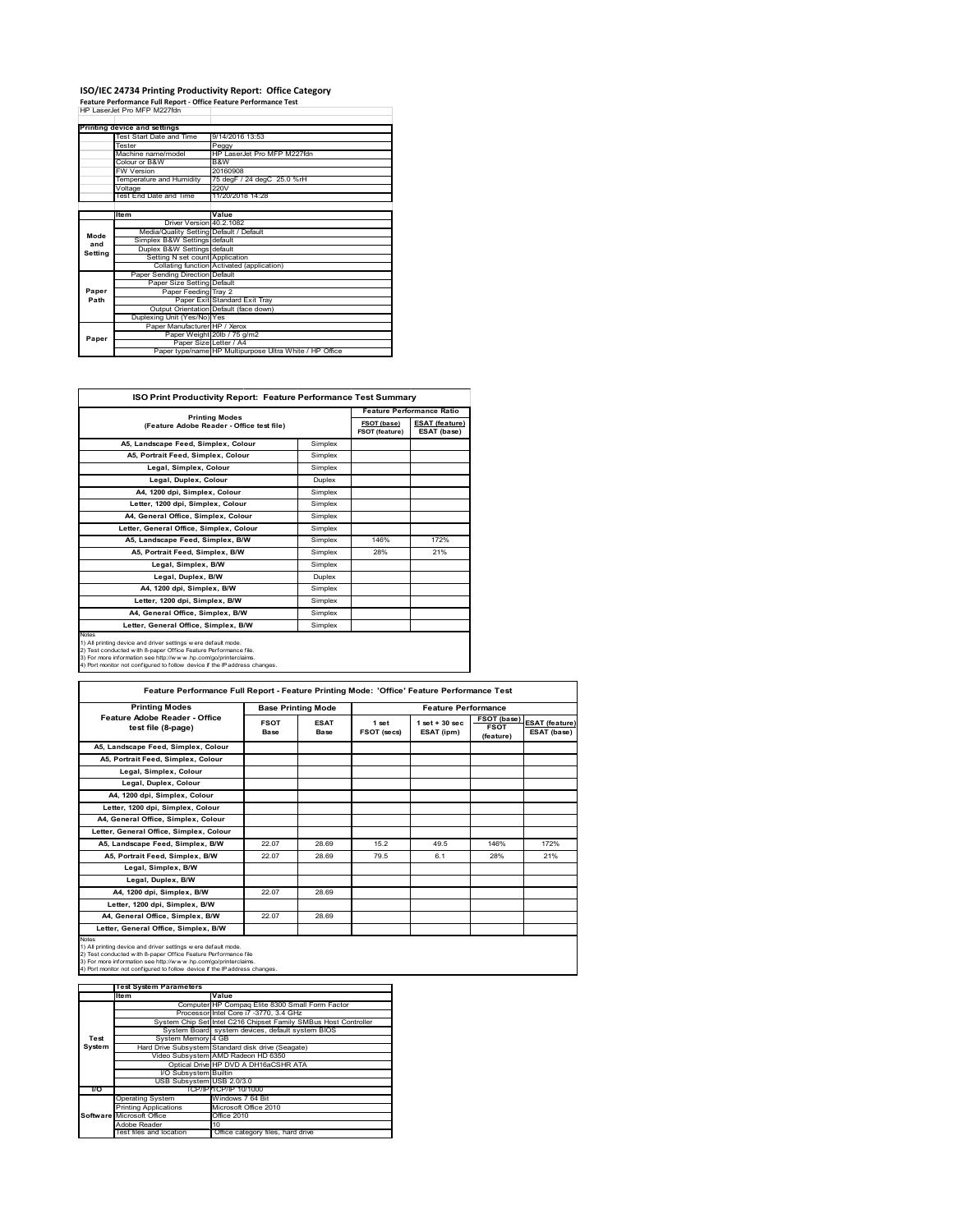#### **ISO/IEC 17629 First Print Out Time Report: Office Category Full Detailed Test Report ‐ LETTER** HP LaserJet Pro MFP M227fdn

|            | FF LASBURL FIV WEE WZZZNII   |                                |  |  |
|------------|------------------------------|--------------------------------|--|--|
|            | Printing device and settings |                                |  |  |
|            | Test Start Date and Time     | 9/14/2016 13:53                |  |  |
|            | Tester                       | Peggy                          |  |  |
|            | Machine name/model           | HP LaserJet Pro MFP M227fdn    |  |  |
|            | Colour or B&W                | B&W                            |  |  |
|            | <b>FW Version</b>            | 20160908                       |  |  |
|            | Configuration (options)      | Default                        |  |  |
|            | Controller                   | 12000                          |  |  |
|            | Printing device page count   | Not Specified                  |  |  |
|            | Printing supplies page count | Not Specified                  |  |  |
|            | Temperature and Humidity     | 75 degF / 24 degC 25.0 %rH     |  |  |
|            | Voltage                      | 220V                           |  |  |
|            | Test End Date and Time       | 11/20/2018 14:28               |  |  |
|            |                              |                                |  |  |
|            | ltem                         | Value                          |  |  |
| Mode       | PDL and driver version       | 40.2.1082                      |  |  |
| and        | Print Quality mode           | default                        |  |  |
| Setting    | <b>B&amp;W</b> settings      | default                        |  |  |
|            | Paper feed orientation       | Short Edge                     |  |  |
| Paper      | Paper type setting           | default                        |  |  |
|            | Paper feeding                | Standard cassette              |  |  |
|            | Paper exit                   | Standard exit tray             |  |  |
| Paper Path | Output orientation           | default (face up or face down) |  |  |

| ISO First Page Out Time Summary Report: Office Category                                                                                                                                                                                                                                                                                                                 |         |                                  |
|-------------------------------------------------------------------------------------------------------------------------------------------------------------------------------------------------------------------------------------------------------------------------------------------------------------------------------------------------------------------------|---------|----------------------------------|
| Summary Report: Letter                                                                                                                                                                                                                                                                                                                                                  |         |                                  |
|                                                                                                                                                                                                                                                                                                                                                                         |         | <b>FPOT from Ready (seconds)</b> |
| <b>B&amp;W</b>                                                                                                                                                                                                                                                                                                                                                          | Simplex | 6.31                             |
|                                                                                                                                                                                                                                                                                                                                                                         | Duplex  |                                  |
| <b>Notes</b><br>1) All printing device and driver settings w ere default mode.<br>2) For the B/W results, the print driver was set to "print in B/W".<br>3) For more information see http://www.hp.com/go/printerclaims.<br>4) Port monitor not configured to follow device if the IP address changes.<br>5) Page counts w ere collected after completion of the tests. |         |                                  |

**ISO First Page Out Time Report: Office Category Detailed Report: LETTER Delay Time Word (seconds) Excel (seconds) Adobe Reader Average (seconds)** (secone FPOT from Ready - Simplex FPOT from Ready - Duplex  $\asymp$  $>\!<$ FPOT from Sleep - Simplex N/A  $\overline{\phantom{a}}$ **Color Mode** Recovery Time ╰ FPOT from Off - Simplex  $\ggg$  $\!>\!$  $\lessgtr$  $\overline{\times}$ Warm-up Time  $\overline{\phantom{0}}$ FPOT from Ready - Simplex 6.03 6.45 6.42 6.31 49 Seconds FPOT from Ready - Duplex FPOT from Sleep - Simplex 6.60<br>
FROT from Sleep - Simplex 6.60 62<br>
Recovery Time **B&W Mode** Recovery Time **Cancer Covery Time** 0.2<br>Therm Off - Simplex 60.87  $\mathrel{{\mathop{\hbox{--}}\nolimits}}$  $\iff$ FPOT from Off - Simplex 60.87  $\equiv$ Warm-up Time 54.45 Notes<br>1) All printing device and driver settings were default mode.<br>2) For the BMV results, the print driver was set to "print in BMV".<br>3) For more information see http://www.hp.com/golprinterclaims.<br>4) Port monitor not co **HP Data Table Detailed Report: LETTER FPOT Avg FPOT (secs) Iteration 1 FPOT (secs) Iteration 2 FPOT (secs) Iteration 3 Application Delay Time (secs)** FPOT from Sleep N/A N/A N/A N/A N/A Adobe Reader **Color Mode** FPOT from Sleep (15 minutes) HP/Non ISO Test N/A N/A N/A N/A Adobe Reader FPOT from Sleep 6.60 6.60 6.59 N/A Adobe Reader 61 Minutes **B&W Mode** FPOT from Sleep (15 minutes) N/A N/A N/A N/A N/A Adobe Reader

Notes<br>1) All printing device and driver settings w ere default mode.<br>2) For the B/W results, the print driver w as set to "print in B/W".<br>3 DLP includes detailed iterations as data measurements may vary run to run.

|                                  | <b>Test System Parameters</b>         |                                                                                                                           |  |  |  |  |
|----------------------------------|---------------------------------------|---------------------------------------------------------------------------------------------------------------------------|--|--|--|--|
|                                  | ltem                                  | Value                                                                                                                     |  |  |  |  |
|                                  | Computer                              | HP Compaq Elite 8300 Small Form Factor<br>Intel Core i7 -3770, 3.4 GHz<br>Intel C216 Chipset Family SMBus Host Controller |  |  |  |  |
|                                  | Processor                             |                                                                                                                           |  |  |  |  |
|                                  | System Chip Set                       |                                                                                                                           |  |  |  |  |
|                                  | System Board                          | system devices, default system BIOS                                                                                       |  |  |  |  |
| Test                             | System Memory                         | 4 GB                                                                                                                      |  |  |  |  |
| System                           | Hard Drive Subsystem                  | Standard disk drive (Seagate)                                                                                             |  |  |  |  |
|                                  | AMD Radeon HD 6350<br>Video Subsystem |                                                                                                                           |  |  |  |  |
|                                  | Optical Drive                         | HP DVD A DH16aCSHR ATA                                                                                                    |  |  |  |  |
|                                  | I/O Subsystem                         | <b>Builtin</b>                                                                                                            |  |  |  |  |
|                                  | <b>USB Subsystem</b>                  | USB 2.0/3.0                                                                                                               |  |  |  |  |
| Printing<br>Device<br>Connection | TCP/IP                                | 10/1000                                                                                                                   |  |  |  |  |
|                                  | <b>Operating System</b>               | Windows 7 Business/Ultimate, 64 bit, Build 7601, SP 1                                                                     |  |  |  |  |
|                                  | <b>Printing Applications</b>          | Microsoft Office 2010 SP2                                                                                                 |  |  |  |  |
| Software                         |                                       | Adobe Reader 10.1.4                                                                                                       |  |  |  |  |
|                                  | <b>Print Driver</b>                   | 40.2.1082                                                                                                                 |  |  |  |  |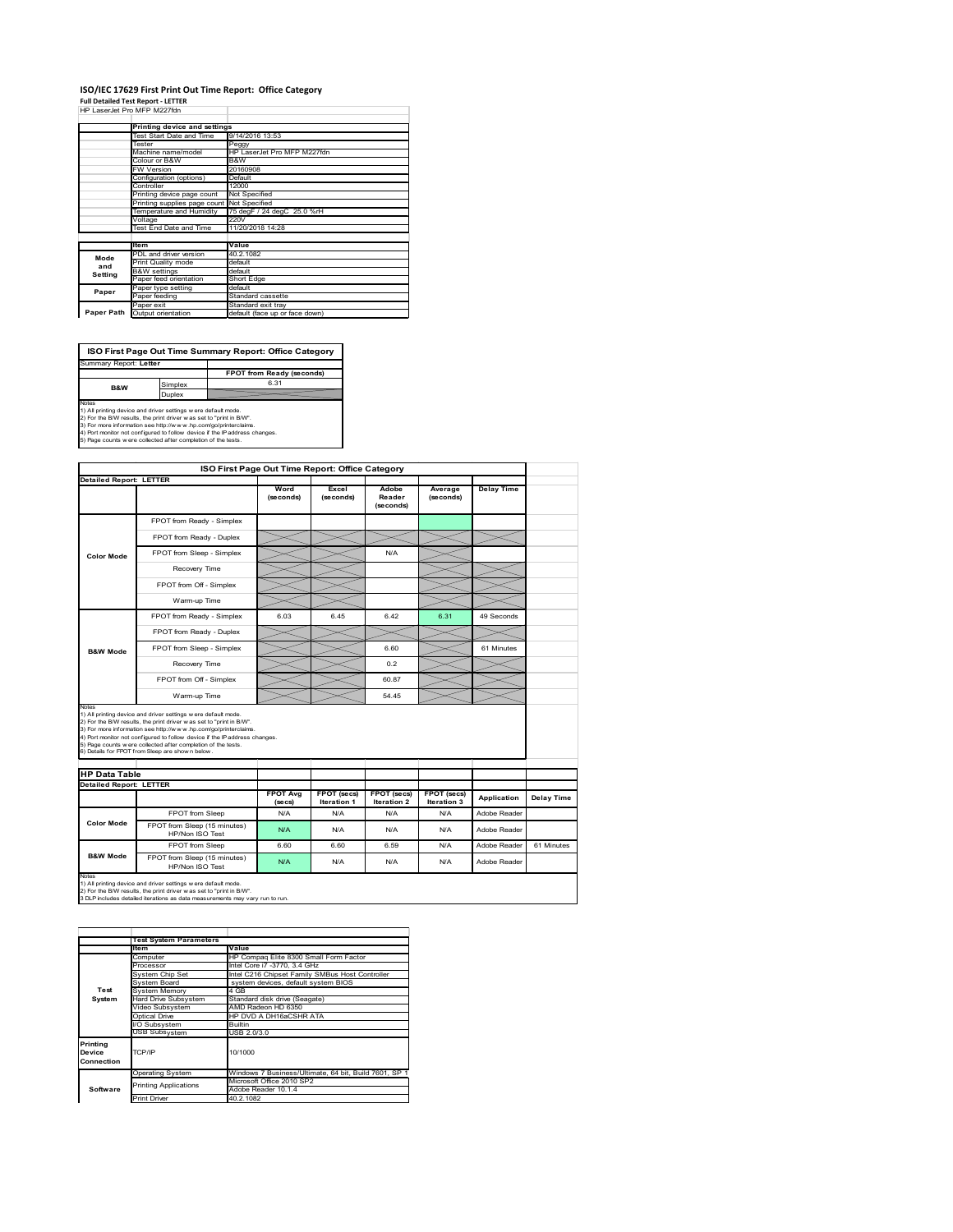#### **ISO/IEC 17629 First Print Out Time Report: Office Category Full Detailed Test Report ‐ A4**

|            | HP LaserJet Pro MFP M227fdn                |                                |  |  |
|------------|--------------------------------------------|--------------------------------|--|--|
|            |                                            |                                |  |  |
|            | Printing device and settings               |                                |  |  |
|            | Test Start Date and Time                   | 9/14/2016 13:53                |  |  |
|            | Tester                                     | Peggy                          |  |  |
|            | Machine name/model                         | HP LaserJet Pro MFP M227fdn    |  |  |
|            | Colour or B&W                              | B&W                            |  |  |
|            | FW Version                                 | 20160908                       |  |  |
|            | Configuration (options)                    | Default                        |  |  |
|            | Controller                                 | 12000                          |  |  |
|            | Printing device page count                 | Not Specified                  |  |  |
|            | Printing supplies page count Not Specified |                                |  |  |
|            | Temperature and Humidity                   | 75 degF / 24 degC 25.0 %rH     |  |  |
|            | Voltage                                    | 220V                           |  |  |
|            | Test End Date and Time                     | 11/20/2018 14:28               |  |  |
|            |                                            |                                |  |  |
|            | ltem                                       | Value                          |  |  |
| Mode       | PDL and driver version                     | 40.2.1082                      |  |  |
| and        | Print Quality mode                         | default                        |  |  |
| Setting    | <b>B&amp;W</b> settings                    | default                        |  |  |
|            | Paper feed orientation                     | Short Edge                     |  |  |
| Paper      | Paper type setting                         | default                        |  |  |
|            | Paper feeding                              | Standard cassette              |  |  |
|            | Paper exit                                 | Standard exit tray             |  |  |
| Paper Path | Output orientation                         | default (face up or face down) |  |  |

#### **ISO First Page Out Time Summary Report: Office Category**

| Summary Report: A4                                                         |                                                                     |                           |  |
|----------------------------------------------------------------------------|---------------------------------------------------------------------|---------------------------|--|
|                                                                            |                                                                     | FPOT from Ready (seconds) |  |
| Simplex<br><b>B&amp;W</b>                                                  |                                                                     | 6.52                      |  |
|                                                                            | Duplex                                                              |                           |  |
| Notes                                                                      |                                                                     |                           |  |
| 1) All printing device and driver settings w ere default mode.             |                                                                     |                           |  |
|                                                                            | 2) For the B/W results, the print driver was set to "print in B/W". |                           |  |
| 3) For more information see http://www.hp.com/go/printerclaims.            |                                                                     |                           |  |
| 4) Port monitor not configured to follow device if the IP address changes. |                                                                     |                           |  |
| 5) Page counts w ere collected after completion of the tests.              |                                                                     |                           |  |

|                                                      | <b>Detailed Report: A4</b>                                                                                                                                                                                                                                                                                                               |                           |                            |                              |                            |                   |            |
|------------------------------------------------------|------------------------------------------------------------------------------------------------------------------------------------------------------------------------------------------------------------------------------------------------------------------------------------------------------------------------------------------|---------------------------|----------------------------|------------------------------|----------------------------|-------------------|------------|
|                                                      |                                                                                                                                                                                                                                                                                                                                          | Word<br>(seconds)         | Excel<br>(seconds)         | Adobe<br>Reader<br>(seconds) | Average<br>(seconds)       | <b>Delay Time</b> |            |
|                                                      | FPOT from Ready - Simplex                                                                                                                                                                                                                                                                                                                |                           |                            |                              |                            |                   |            |
|                                                      | FPOT from Ready - Duplex                                                                                                                                                                                                                                                                                                                 |                           |                            |                              |                            |                   |            |
| <b>Color Mode</b>                                    | FPOT from Sleep - Simplex                                                                                                                                                                                                                                                                                                                |                           |                            | N/A                          |                            |                   |            |
|                                                      | Recovery Time                                                                                                                                                                                                                                                                                                                            |                           |                            |                              |                            |                   |            |
|                                                      | FPOT from Off - Simplex                                                                                                                                                                                                                                                                                                                  |                           |                            |                              |                            |                   |            |
|                                                      | Warm-up Time                                                                                                                                                                                                                                                                                                                             |                           |                            |                              |                            |                   |            |
|                                                      | FPOT from Ready - Simplex                                                                                                                                                                                                                                                                                                                | 6.11                      | 6.98                       | 6.47                         | 6.52                       | 49 Seconds        |            |
|                                                      | FPOT from Ready - Duplex                                                                                                                                                                                                                                                                                                                 |                           |                            |                              |                            |                   |            |
| <b>B&amp;W Mode</b>                                  | FPOT from Sleep - Simplex                                                                                                                                                                                                                                                                                                                |                           |                            | 6.79                         |                            | 61 Minutes        |            |
|                                                      | Recovery Time                                                                                                                                                                                                                                                                                                                            |                           |                            | 0.3                          |                            |                   |            |
|                                                      |                                                                                                                                                                                                                                                                                                                                          |                           |                            |                              |                            |                   |            |
|                                                      | FPOT from Off - Simplex                                                                                                                                                                                                                                                                                                                  |                           |                            | 60.76                        |                            |                   |            |
|                                                      | Warm-up Time<br>1) All printing device and driver settings w ere default mode.                                                                                                                                                                                                                                                           |                           |                            | 54.29                        |                            |                   |            |
| Notes<br><b>HP Data Table</b><br>Detailed Report: A4 | 2) For the B/W results, the print driver was set to "print in B/W".<br>3) For more information see http://www.hp.com/go/printerclaims.<br>4) Port monitor not configured to follow device if the IP address changes.<br>5) Page counts were collected after completion of the tests.<br>6) Details for FPOT from Sleep are show n below. |                           |                            |                              |                            |                   |            |
|                                                      |                                                                                                                                                                                                                                                                                                                                          | <b>FPOT Avg</b><br>(secs) | FPOT (secs)<br>Iteration 1 | FPOT (secs)<br>Iteration 2   | FPOT (secs)<br>Iteration 3 | Application       | Delay Time |
|                                                      | FPOT from Sleep                                                                                                                                                                                                                                                                                                                          | N/A                       | N/A                        | N/A                          | N/A                        | Adobe Reader      |            |
| <b>Color Mode</b>                                    | FPOT from Sleep (15 minutes)<br>HP/Non ISO Test                                                                                                                                                                                                                                                                                          | N/A                       | N/A                        | N/A                          | N/A                        | Adobe Reader      |            |
| <b>B&amp;W Mode</b>                                  | FPOT from Sleep                                                                                                                                                                                                                                                                                                                          | 6.79                      | 6.81                       | 677                          | N/A                        | Adobe Reader      | 61 Minutes |

|                                  | <b>Test System Parameters</b>                                |                                                                                                                                                                          |  |  |  |
|----------------------------------|--------------------------------------------------------------|--------------------------------------------------------------------------------------------------------------------------------------------------------------------------|--|--|--|
|                                  | ltem                                                         | Value                                                                                                                                                                    |  |  |  |
|                                  | Computer                                                     | HP Compag Elite 8300 Small Form Factor<br>Intel Core i7 -3770, 3.4 GHz<br>Intel C216 Chipset Family SMBus Host Controller<br>system devices, default system BIOS<br>4 GB |  |  |  |
|                                  | Processor                                                    |                                                                                                                                                                          |  |  |  |
|                                  | System Chip Set                                              |                                                                                                                                                                          |  |  |  |
|                                  | System Board                                                 |                                                                                                                                                                          |  |  |  |
| Test                             | System Memory                                                |                                                                                                                                                                          |  |  |  |
| System                           | <b>Hard Drive Subsystem</b><br>Standard disk drive (Seagate) |                                                                                                                                                                          |  |  |  |
|                                  | AMD Radeon HD 6350<br>Video Subsystem                        |                                                                                                                                                                          |  |  |  |
|                                  | Optical Drive                                                | HP DVD A DH16aCSHR ATA                                                                                                                                                   |  |  |  |
|                                  | I/O Subsystem                                                | <b>Builtin</b>                                                                                                                                                           |  |  |  |
|                                  | <b>USB Subsystem</b>                                         | USB 2.0/3.0                                                                                                                                                              |  |  |  |
| Printing<br>Device<br>Connection | 10/1000<br>TCP/IP                                            |                                                                                                                                                                          |  |  |  |
|                                  | <b>Operating System</b>                                      | Windows 7 Business/Ultimate, 64 bit, Build 7601, SP 1                                                                                                                    |  |  |  |
|                                  | <b>Printing Applications</b>                                 | Microsoft Office 2010 SP2                                                                                                                                                |  |  |  |
| Software                         |                                                              | Adobe Reader 10.1.4                                                                                                                                                      |  |  |  |
|                                  | <b>Print Driver</b>                                          | 40.2.1082                                                                                                                                                                |  |  |  |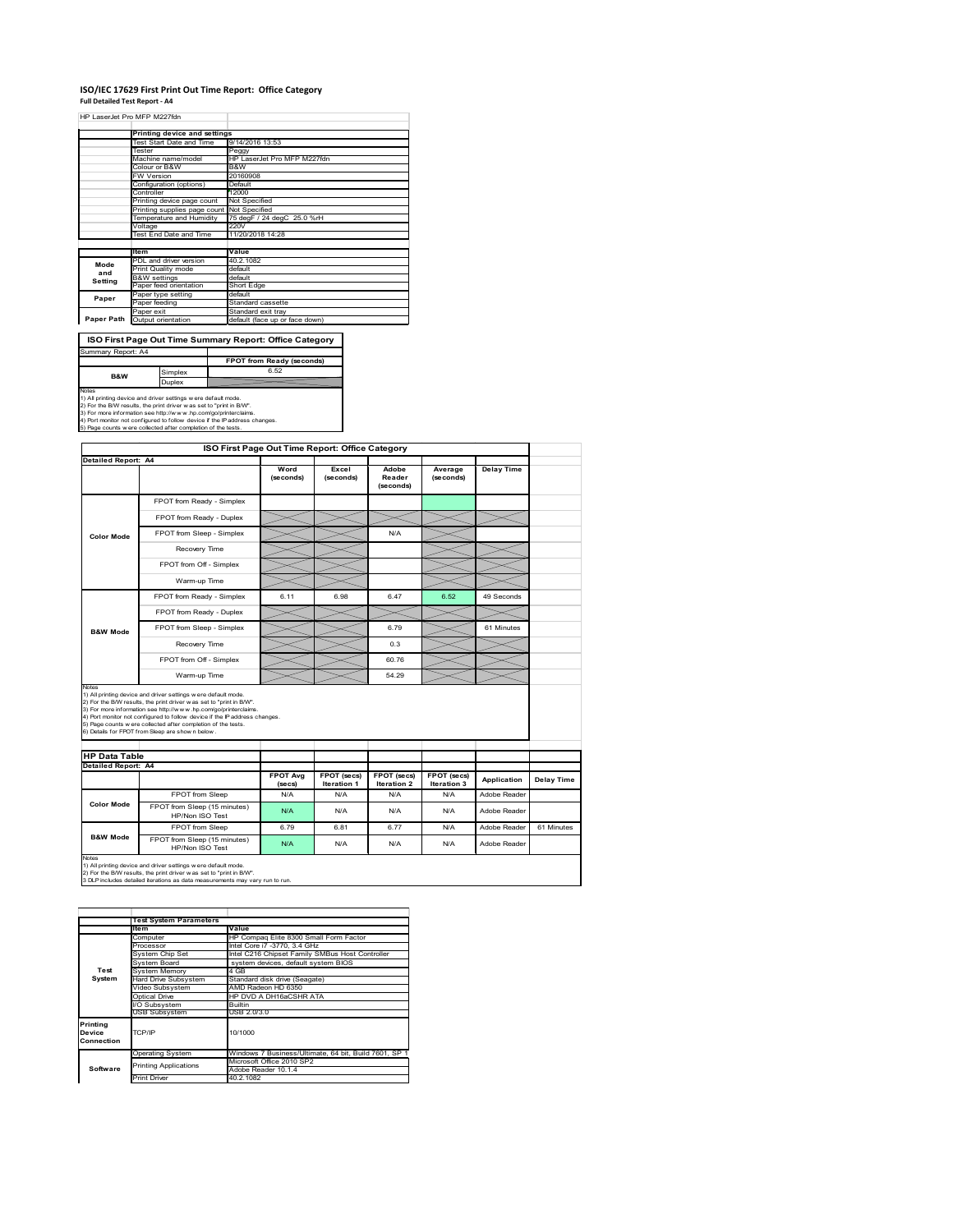## **ISO/IEC 29183 Copy Productivity Report**

**Full Detailed Test Report ‐ LETTER**

| HP LaserJet Pro MFP M227fdn              |                                                     |
|------------------------------------------|-----------------------------------------------------|
|                                          |                                                     |
| <b>Machine Setup Information</b>         |                                                     |
| Test Start Date and Time 9/18/2016 15:43 |                                                     |
|                                          | <b>Tester</b> Peggy                                 |
|                                          | Machine name/model HP LaserJet Pro MFP M227fdn      |
| Colour or B&W B&W                        |                                                     |
| <b>FW Version 20160908</b>               |                                                     |
| Configuration (options) Not Specified    |                                                     |
|                                          | Temperature and Humidity 75 degF / 24 degC 25.0 %rH |
| Test End Date and Time: 1/20/2019 16:45  |                                                     |
|                                          |                                                     |

|           | Pre-set Item                     | <b>Pre-set Value</b>                                    |
|-----------|----------------------------------|---------------------------------------------------------|
|           | <b>Output Resolution Default</b> |                                                         |
|           | Output Quality Default           |                                                         |
| Mode      |                                  | Copying Mode Colour for Colour and B&W for B&W          |
|           | Auto Density Adjustment Default  |                                                         |
|           |                                  | Collating function Set in Control Panel                 |
| Paper     | Paper Sending Direction Default  |                                                         |
|           | Paper Type Setting Default       |                                                         |
| Paper     | Paper Feeding Tray 2             |                                                         |
| Path      | Paper Exit Default               |                                                         |
|           |                                  | Face Up Exit Default (face down)                        |
|           | <b>Fixing Capability Default</b> |                                                         |
| Temporary | Image Quality Stability Default  |                                                         |
| Stop      | Capacity of Paper Default        |                                                         |
|           | Others None                      |                                                         |
|           |                                  |                                                         |
|           | Paper Manufacturer HP / Xerox    |                                                         |
| Paper     |                                  | Paper Weight 20lb / 75 g/m2                             |
|           | Paper Size Letter / A4           |                                                         |
|           |                                  | Paper type/name HP Multipurpose Ultra White / HP Office |

| Summary Report: Letter                   |              |             |  |  |  |
|------------------------------------------|--------------|-------------|--|--|--|
|                                          |              |             |  |  |  |
|                                          | <b>sFCOT</b> | sESAT (ipm) |  |  |  |
| 6 2<br>30 <sub>1</sub><br><b>B&amp;W</b> |              |             |  |  |  |
| <b>Notes</b>                             |              |             |  |  |  |

First Copy Out and Copy Speed measured using ISO/IEC 29183, excludes first set of test documents. For more information see http://w w w .hp.com/go/printerclaims. Exact speed varies depending on the system configuration and document.

| Detailed Report: LETTER |               |              |       |             |                |             |
|-------------------------|---------------|--------------|-------|-------------|----------------|-------------|
|                         |               |              |       |             |                |             |
|                         | <b>Target</b> | sFCOT (secs) |       |             | sEFTP (ipm)    |             |
|                         |               |              | 1copy | 1copy+30sec | 1copy+4minutes | sESAT (ipm) |
|                         | A             | 6.18         | 9.70  | 27.12       | 29.56          | 30.11       |
|                         |               |              |       | 19 sets     | 99 sets        |             |
|                         | B             | 6.19         | 9.69  | 27.14       |                | 30.11       |
|                         |               |              |       | 19 sets     |                |             |
| B&W                     | C             | 6.19         | 9.69  | 27.13       |                | 30.12       |
|                         |               |              |       | 19 sets     |                |             |
|                         | D             | 6.19         | 9.69  | 27.09       |                | 30.10       |
|                         |               |              |       | 19 sets     |                |             |
|                         | Average       | 6.2          | 9.6   | 27.1        | 29.5           | 30.1        |

#### Notes

First Copy Out and Copy Speed measured using ISO/IEC 29183, excludes first set of test documents. For more information see http://w w w .hp.com/go/printerclaims. Exact speed varies depending on the system configuration and document. Copy count is limited to 99 Copies. The Long test missed 4 minute requirement due to the limitaton.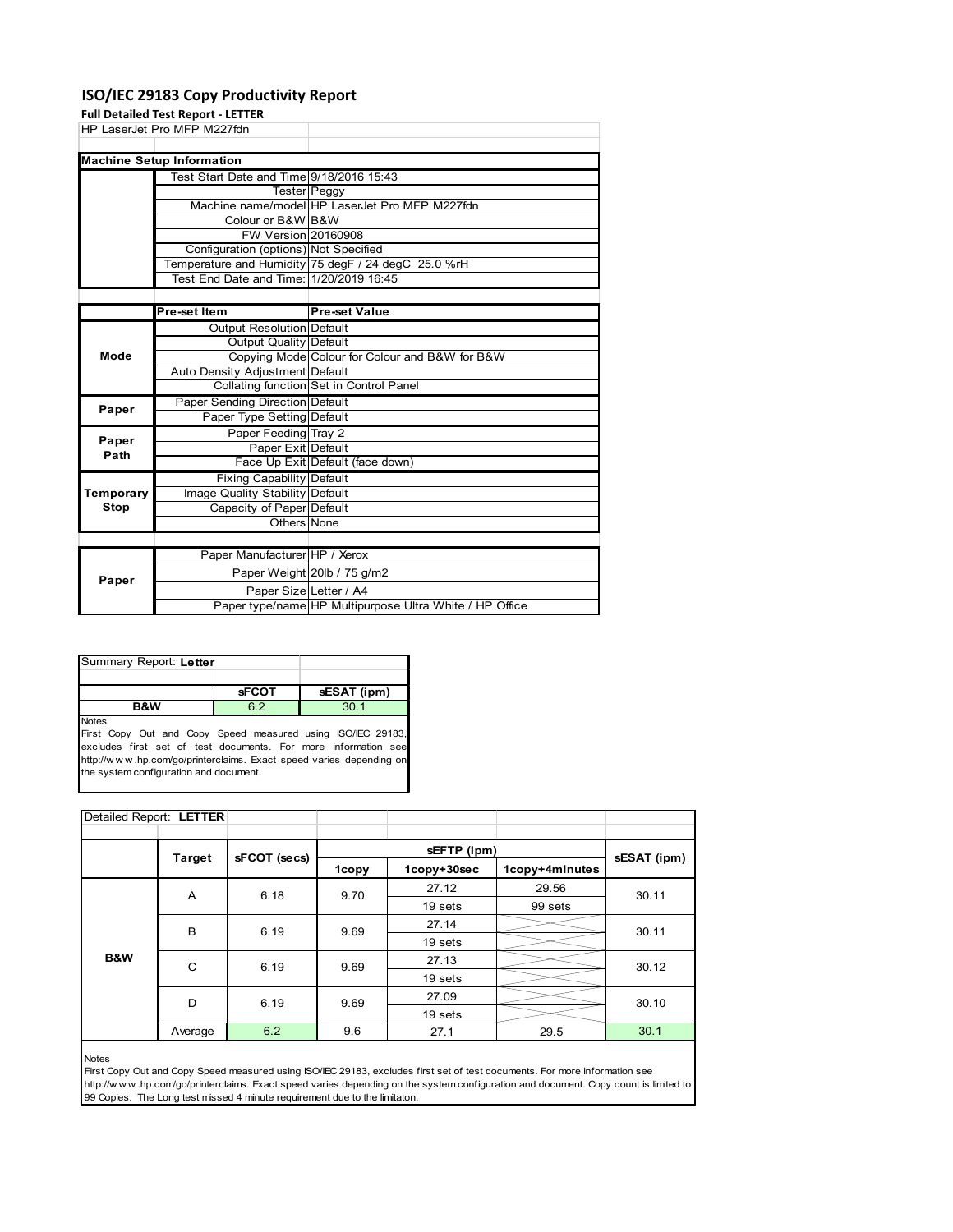## **ISO/IEC 29183 Copy Productivity Report**

### **Full Detailed Test Report ‐ A4**

| HP LaserJet Pro MFP M227fdn |                                          |                                                     |
|-----------------------------|------------------------------------------|-----------------------------------------------------|
|                             |                                          |                                                     |
|                             | <b>Machine Setup Information</b>         |                                                     |
|                             | Test Start Date and Time 9/18/2016 15:43 |                                                     |
|                             |                                          | <b>Tester</b> Peggy                                 |
|                             |                                          | Machine name/model HP LaserJet Pro MFP M227fdn      |
|                             | Colour or B&W B&W                        |                                                     |
|                             | <b>FW Version 20160908</b>               |                                                     |
|                             | Configuration (options) Not Specified    |                                                     |
|                             |                                          | Temperature and Humidity 75 degF / 24 degC 25.0 %rH |
|                             | Test End Date and Time: 1/20/2019 16:45  |                                                     |
|                             |                                          |                                                     |
|                             |                                          |                                                     |

|                                                                                                                                                                                                                                                                                                                                                                                                                                                                                                                                                                                                                                                                                       | Pre-set Item | <b>Pre-set Value</b> |
|---------------------------------------------------------------------------------------------------------------------------------------------------------------------------------------------------------------------------------------------------------------------------------------------------------------------------------------------------------------------------------------------------------------------------------------------------------------------------------------------------------------------------------------------------------------------------------------------------------------------------------------------------------------------------------------|--------------|----------------------|
|                                                                                                                                                                                                                                                                                                                                                                                                                                                                                                                                                                                                                                                                                       |              |                      |
|                                                                                                                                                                                                                                                                                                                                                                                                                                                                                                                                                                                                                                                                                       |              |                      |
| <b>Output Resolution Default</b><br>Output Quality Default<br>Copying Mode Colour for Colour and B&W for B&W<br>Mode<br>Auto Density Adjustment Default<br>Collating function Set in Control Panel<br>Paper Sending Direction Default<br>Paper<br>Paper Type Setting Default<br>Paper Feeding Tray 2<br>Paper<br>Paper Exit Default<br>Path<br>Face Up Exit Default (face down)<br><b>Fixing Capability Default</b><br>Image Quality Stability Default<br>Temporary<br>Capacity of Paper Default<br>Stop<br>Others None<br>Paper Manufacturer HP / Xerox<br>Paper Weight 20lb / 75 g/m2<br>Paper<br>Paper Size Letter / A4<br>Paper type/name HP Multipurpose Ultra White / HP Office |              |                      |
|                                                                                                                                                                                                                                                                                                                                                                                                                                                                                                                                                                                                                                                                                       |              |                      |
|                                                                                                                                                                                                                                                                                                                                                                                                                                                                                                                                                                                                                                                                                       |              |                      |
|                                                                                                                                                                                                                                                                                                                                                                                                                                                                                                                                                                                                                                                                                       |              |                      |
|                                                                                                                                                                                                                                                                                                                                                                                                                                                                                                                                                                                                                                                                                       |              |                      |
|                                                                                                                                                                                                                                                                                                                                                                                                                                                                                                                                                                                                                                                                                       |              |                      |
|                                                                                                                                                                                                                                                                                                                                                                                                                                                                                                                                                                                                                                                                                       |              |                      |
|                                                                                                                                                                                                                                                                                                                                                                                                                                                                                                                                                                                                                                                                                       |              |                      |
|                                                                                                                                                                                                                                                                                                                                                                                                                                                                                                                                                                                                                                                                                       |              |                      |
|                                                                                                                                                                                                                                                                                                                                                                                                                                                                                                                                                                                                                                                                                       |              |                      |
|                                                                                                                                                                                                                                                                                                                                                                                                                                                                                                                                                                                                                                                                                       |              |                      |
|                                                                                                                                                                                                                                                                                                                                                                                                                                                                                                                                                                                                                                                                                       |              |                      |
|                                                                                                                                                                                                                                                                                                                                                                                                                                                                                                                                                                                                                                                                                       |              |                      |
|                                                                                                                                                                                                                                                                                                                                                                                                                                                                                                                                                                                                                                                                                       |              |                      |
|                                                                                                                                                                                                                                                                                                                                                                                                                                                                                                                                                                                                                                                                                       |              |                      |
|                                                                                                                                                                                                                                                                                                                                                                                                                                                                                                                                                                                                                                                                                       |              |                      |
|                                                                                                                                                                                                                                                                                                                                                                                                                                                                                                                                                                                                                                                                                       |              |                      |

| Summary Report: A4 |              |             |
|--------------------|--------------|-------------|
|                    |              |             |
|                    | <b>sFCOT</b> | sESAT (ipm) |
| <b>B&amp;W</b>     | 6.5          | 28.6        |
| <b>Notes</b>       |              |             |

First Copy Out and Copy Speed measured using ISO/IEC 29183, excludes first set of test documents. For more information see http://w w w .hp.com/go/printerclaims. Exact speed varies depending on the system configuration and document.

| Detailed Report: A4 |               |              |       |             |                |             |  |
|---------------------|---------------|--------------|-------|-------------|----------------|-------------|--|
|                     | <b>Target</b> | sFCOT (secs) |       | sEFTP (ipm) |                | sESAT (ipm) |  |
|                     |               |              | 1copy | 1copy+30sec | 1copy+4minutes |             |  |
|                     | A             | 6.44         | 9.31  | 25.64       | 28.09          | 28.61       |  |
|                     |               |              |       | 18 sets     | 99 sets        |             |  |
|                     | B             | 6.57         | 9.13  | 25.61       |                | 28.61       |  |
|                     |               |              |       | 18 sets     |                |             |  |
| B&W                 | C             | 6.48         | 9.26  | 25.61       |                | 28.59       |  |
|                     |               |              |       | 18 sets     |                |             |  |
|                     |               | D<br>6.43    | 9.33  | 25.64       |                | 28.60       |  |
|                     |               |              |       | 18 sets     |                |             |  |
|                     | Average       | 6.5          | 9.2   | 25.6        | 28.0           | 28.6        |  |

#### Notes

First Copy Out and Copy Speed measured using ISO/IEC 29183, excludes first set of test documents. For more information see http://w w w .hp.com/go/printerclaims. Exact speed varies depending on the system configuration and document. Copy count is limited to 99 Copies. The Long test missed 4 minute requirement due to the limitaton.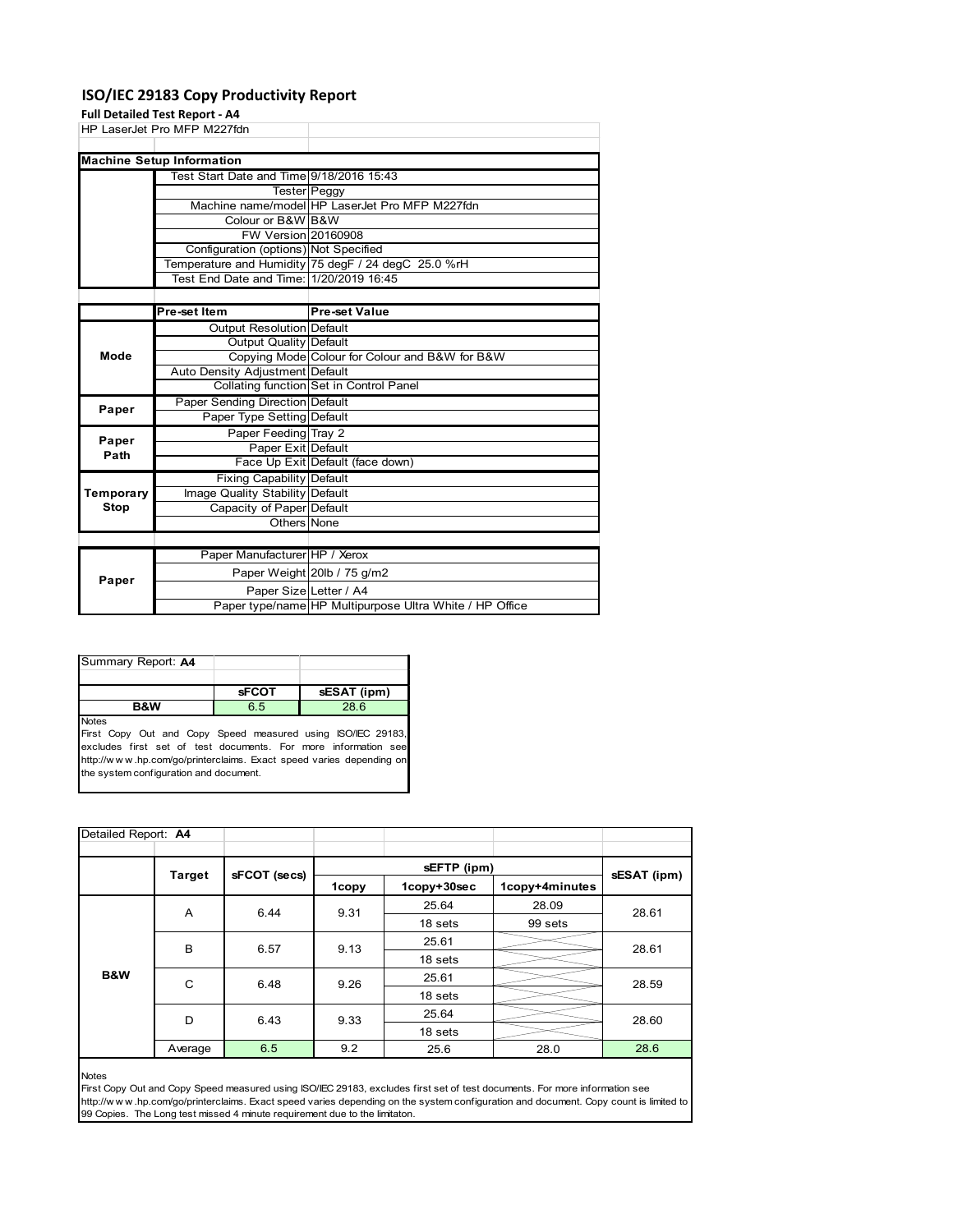## **ISO/IEC 24735 Copy Productivity Report**

**Full Detailed Test Report ‐ LETTER**

| <b>Machine Setup Information</b>         |                                                                 |
|------------------------------------------|-----------------------------------------------------------------|
| Test Start Date and Time 9/19/2016 14:07 |                                                                 |
|                                          | Tester Peggy                                                    |
|                                          | Machine name/model HP LaserJet Pro MFP M227fdn                  |
| Colour or B&W B&W                        |                                                                 |
| FW Version 20160908                      |                                                                 |
| Configuration (options) Not Specified    |                                                                 |
|                                          | Temperature and Humidity 75 degF / 24 degC 25.0 %rH             |
|                                          |                                                                 |
|                                          |                                                                 |
| Pre-set Item                             | <b>Pre-set Value</b>                                            |
| Output Resolution Default                |                                                                 |
| Output Quality Default                   |                                                                 |
| Copying Mode Default                     |                                                                 |
| Auto Density Adjustment Default          |                                                                 |
|                                          | Collating function Activated (if not activated in default mode) |
| Paper Sending Direction Default          |                                                                 |
| Paper Type Setting Default               |                                                                 |
|                                          | Paper Feeding Standard cassette                                 |
|                                          | Paper Exit Standard exit tray                                   |
| Face Up Exit Default                     |                                                                 |
| Fixing Capability Default                |                                                                 |
| Image Quality Stability Default          |                                                                 |
| Capacity of Paper Default                |                                                                 |
|                                          | Others Default                                                  |
|                                          |                                                                 |
| Paper Manufacturer HP / Xerox            |                                                                 |
|                                          | Paper Weight 20lb / 75 g/m2                                     |
| Paper Size Letter / A4                   |                                                                 |

|                         | <b>ISO/IEC 24735 Copy Productivity Report</b> |                                                     |            |                  |                  |                 |  |  |
|-------------------------|-----------------------------------------------|-----------------------------------------------------|------------|------------------|------------------|-----------------|--|--|
| Detailed Report: LETTER |                                               |                                                     |            |                  |                  |                 |  |  |
|                         | Copying                                       | FSOT (secs)                                         |            | EFTP (ipm)       |                  | ESAT (ipm)      |  |  |
|                         | Mode                                          | 1 set only                                          | 1 set only | 1 set + $30$ sec | 1 set + $4min$   | $1$ set + 30sec |  |  |
|                         | 1:1                                           |                                                     | (1 set)    |                  |                  |                 |  |  |
| <b>Color Mode</b>       | 1:2                                           |                                                     | (1 set)    |                  |                  |                 |  |  |
|                         | 2:2                                           |                                                     | $1$ set)   |                  |                  |                 |  |  |
|                         | 1:1                                           | 22.35                                               | 10.73      | 23.98<br>7 sets  | 27.16<br>32 sets | 30.20           |  |  |
| <b>B&amp;W</b> mode     | 1:2                                           | 26.59                                               | 9.02       | 15.40<br>5 sets  |                  | 18.68           |  |  |
|                         | 2:2                                           |                                                     |            |                  |                  |                 |  |  |
| <b>Notes</b>            |                                               | Reports located: http://www.hp.com/go/printerclaims |            |                  |                  |                 |  |  |

Reports located: http://w w w .hp.com/go/printerclaims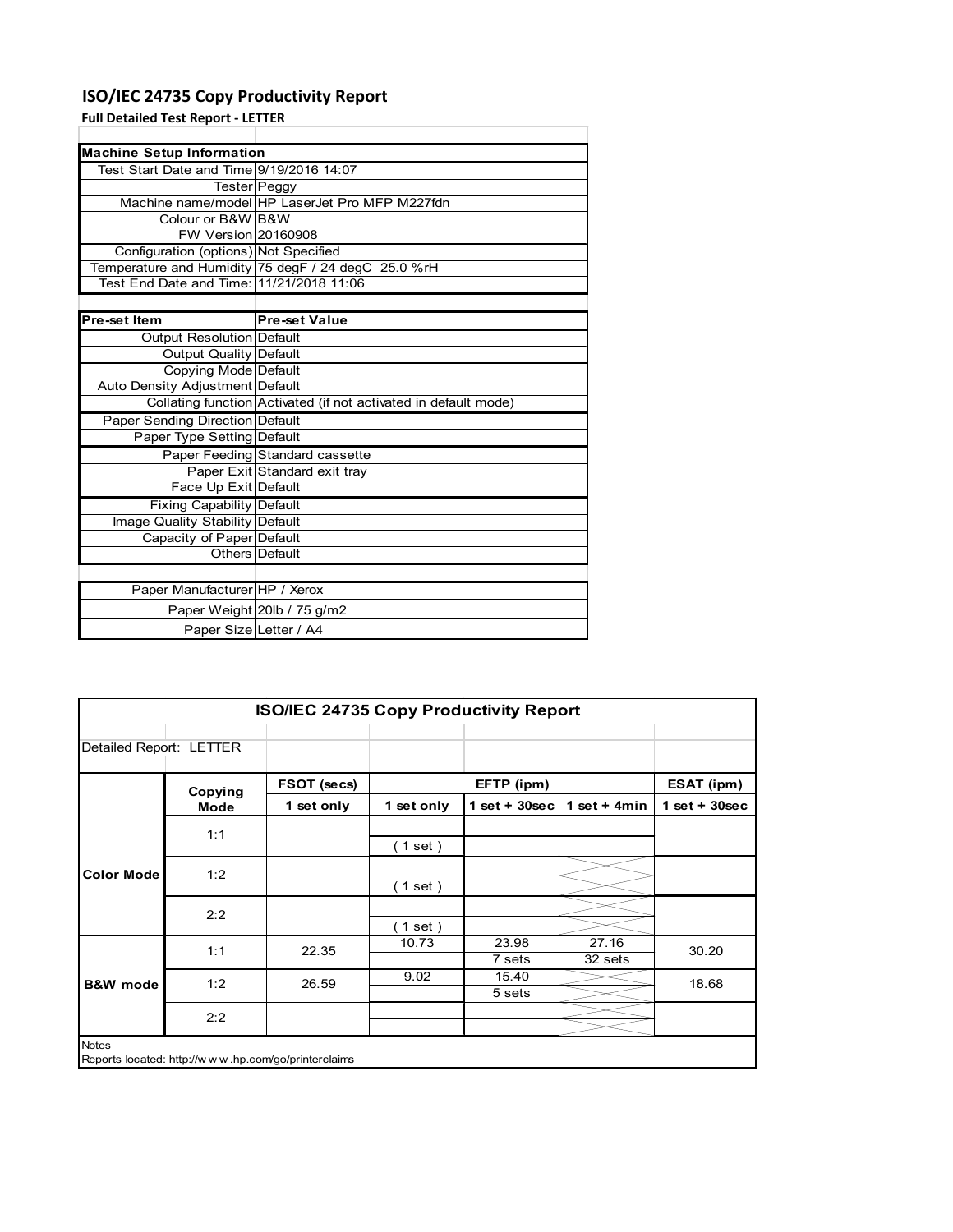## **ISO/IEC 24735 Copy Productivity Report**

**Full Detailed Test Report ‐ A4**

| <b>Machine Setup Information</b>         |                                                                 |
|------------------------------------------|-----------------------------------------------------------------|
| Test Start Date and Time 9/19/2016 14:07 |                                                                 |
|                                          | Tester Peggy                                                    |
|                                          | Machine name/model HP LaserJet Pro MFP M227fdn                  |
| Colour or B&W B&W                        |                                                                 |
| FW Version 20160908                      |                                                                 |
| Configuration (options) Not Specified    |                                                                 |
|                                          | Temperature and Humidity 75 degF / 24 degC 25.0 %rH             |
| Test End Date and Time: 11/21/2018 11:06 |                                                                 |
|                                          |                                                                 |
| Pre-set Item                             | <b>Pre-set Value</b>                                            |
| Output Resolution Default                |                                                                 |
| <b>Output Quality Default</b>            |                                                                 |
| Copying Mode Default                     |                                                                 |
| Auto Density Adjustment Default          |                                                                 |
|                                          | Collating function Activated (if not activated in default mode) |
| <b>Paper Sending Direction Default</b>   |                                                                 |
| Paper Type Setting Default               |                                                                 |
|                                          | Paper Feeding Standard cassette                                 |
|                                          | Paper Exit Standard exit tray                                   |
| Face Up Exit Default                     |                                                                 |
| <b>Fixing Capability Default</b>         |                                                                 |
| Image Quality Stability Default          |                                                                 |
| Capacity of Paper Default                |                                                                 |
|                                          | Others Default                                                  |
|                                          |                                                                 |
| Paper Manufacturer HP / Xerox            |                                                                 |
|                                          | Paper Weight 20lb / 75 g/m2                                     |
| Paper Size Letter / A4                   |                                                                 |

|                                                                     | <b>ISO/IEC 24735 Copy Productivity Report</b> |             |            |                 |                  |                 |  |  |
|---------------------------------------------------------------------|-----------------------------------------------|-------------|------------|-----------------|------------------|-----------------|--|--|
| Detailed Report: A4                                                 |                                               |             |            |                 |                  |                 |  |  |
|                                                                     | Copying                                       | FSOT (secs) |            | EFTP (ipm)      |                  | ESAT (ipm)      |  |  |
|                                                                     | <b>Mode</b>                                   | 1 set only  | 1 set only | $1$ set + 30sec | 1 set $+$ 4min   | $1$ set + 30sec |  |  |
|                                                                     | 1:1                                           |             | $1$ set)   |                 |                  |                 |  |  |
| Colour<br><b>Mode</b>                                               | 1:2                                           |             | (1 set)    |                 |                  |                 |  |  |
|                                                                     | 2:2                                           |             | $1$ set)   |                 |                  |                 |  |  |
|                                                                     | 1:1                                           | 22.82       | 10.52      | 23.01<br>7 sets | 27.12<br>30 sets | 28.70           |  |  |
| <b>B&amp;W</b> mode                                                 | 1:2                                           | 28.18       | 8.50       | 14.88<br>5 sets |                  | 18.12           |  |  |
|                                                                     | 2:2                                           |             |            |                 |                  |                 |  |  |
| <b>Notes</b><br>Reports located: http://www.hp.com/go/printerclaims |                                               |             |            |                 |                  |                 |  |  |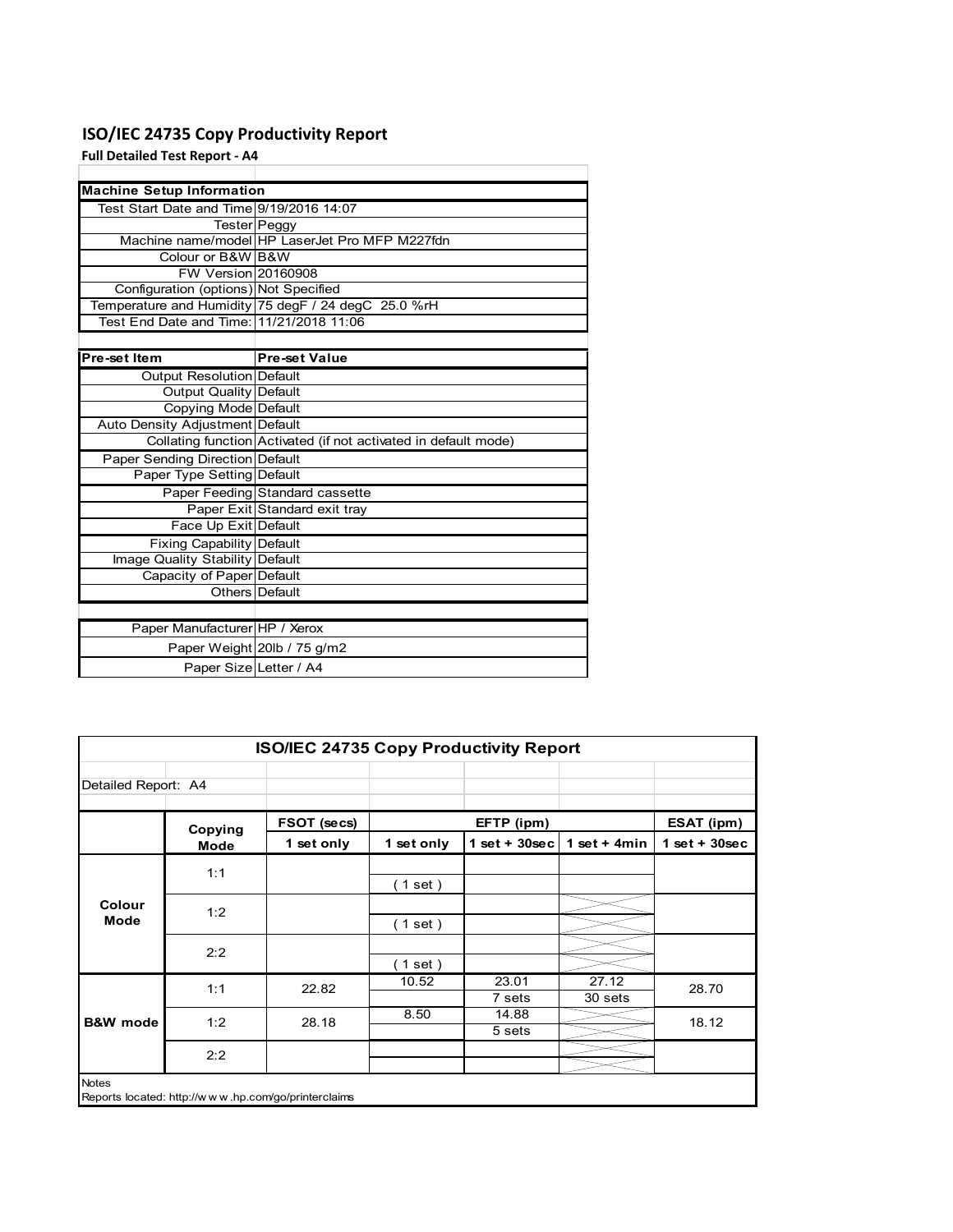### **ISO/IEC 17991 Scanning Productivity Report**

#### **Full Detailed Test Report ‐ LETTER**

|            | <b>Machine Setup Information</b> |                                          |  |  |  |
|------------|----------------------------------|------------------------------------------|--|--|--|
|            | Test Start Date and Time         | 11/22/2018 15:55                         |  |  |  |
|            | Tester                           | Peggy                                    |  |  |  |
|            | Machine name/model               | HP LaserJet Pro MFP M227fdn              |  |  |  |
|            | Colour or B&W                    | B&W                                      |  |  |  |
|            | Configuration (options)          | Default                                  |  |  |  |
|            | Temperature and Humidity         | 75 degF / 24 degC 25.0 %rH               |  |  |  |
|            | Voltage                          | 220V                                     |  |  |  |
|            | Test End Date and Time           | 11/23/2018 11:26                         |  |  |  |
|            |                                  |                                          |  |  |  |
|            | Preset Item                      | <b>Preset Value</b>                      |  |  |  |
|            | Scanning resolution              | default (200 dpi)                        |  |  |  |
|            | Colour or grey scale/B&W         | default (colour)                         |  |  |  |
| Mode       | Duplex / simplex                 | default (simplex)                        |  |  |  |
| and        | Original page size               | default (A4)                             |  |  |  |
| Setting    | Paper feed orientation           | default (long edge)                      |  |  |  |
|            | Scan destination                 | default (shared network)                 |  |  |  |
|            | Storing File Type                | default (PDF-multi)                      |  |  |  |
|            | Auto scan quality adjustment     | default (factory preset default setting) |  |  |  |
| <b>ADF</b> | Paper feed direction             | default (long edge)                      |  |  |  |
| Paper-path | Output orientation               | default                                  |  |  |  |
|            | Scanning unit                    | default (duplex ADF)                     |  |  |  |

| ISO/IEC 17991 - Scan Summary Report: ADF Productivity Measurement |  |  |
|-------------------------------------------------------------------|--|--|

| <b>Summary Report: Letter</b> |                |                      |              |                           |  |  |
|-------------------------------|----------------|----------------------|--------------|---------------------------|--|--|
|                               |                | <b>Scanning Mode</b> |              | <b>Measurement result</b> |  |  |
|                               | File format    | Resolution           | Scanning     | scESAT 30secA             |  |  |
|                               | version        |                      | side         | (ipm)                     |  |  |
| Colour                        | <b>PDF 1.7</b> | 200                  | single sided | 7.21                      |  |  |
|                               |                |                      | double sided | 0.00                      |  |  |
| <b>B&amp;W</b>                | <b>PDF 1.7</b> | 200                  | single sided | 12.84                     |  |  |
|                               |                |                      | double sided | 0.00                      |  |  |
| <b>Notes</b>                  |                |                      |              |                           |  |  |

Notes 1) For more information see http://w w w .hp.com/go/printerclaims. 2) For the B/W results, the device scan setting is set to "Scan in B/W".

| ISO/IEC 17991 - Scan Summary Report: Network Folder Productivity Measurement |
|------------------------------------------------------------------------------|
|------------------------------------------------------------------------------|

| <b>Summary Report: Letter</b>                                            |                          |                      |              |                           |                  |               |  |
|--------------------------------------------------------------------------|--------------------------|----------------------|--------------|---------------------------|------------------|---------------|--|
|                                                                          |                          | <b>Scanning Mode</b> |              | <b>Measurement result</b> |                  |               |  |
|                                                                          | File format              | Resolution           | Scanning     | scEFTP 30secF             | File size 30secF | Number of     |  |
|                                                                          | version                  |                      | side         | (ipm)                     | (Mbyte)          | Sets (30secF) |  |
|                                                                          | <b>PDF 1.7</b><br>Colour | 200                  | single sided | 4.77                      | 2.19             | 2.00          |  |
|                                                                          |                          |                      | double sided | 0.00                      |                  |               |  |
| B&W                                                                      | <b>PDF 1.7</b>           | 200                  | single sided | 7.04                      | 3.26             | 3.00          |  |
|                                                                          |                          |                      | double sided | 0.00                      |                  |               |  |
| <b>Notes</b>                                                             |                          |                      |              |                           |                  |               |  |
| 1) For more information see http://www.hp.com/go/printerclaims.          |                          |                      |              |                           |                  |               |  |
| 2) For the B/W results, the device scan setting is set to "Scan in B/W". |                          |                      |              |                           |                  |               |  |

| ISO/IEC 17991 - Scan Full Report: ADF Productivity Measurement |                        |                      |                  |                       |                           |                        |
|----------------------------------------------------------------|------------------------|----------------------|------------------|-----------------------|---------------------------|------------------------|
| <b>Summary Report: Letter</b>                                  |                        |                      |                  |                       |                           |                        |
|                                                                |                        | <b>Scanning Mode</b> |                  |                       | <b>Measurement result</b> |                        |
|                                                                | File format<br>version | Resolution           | Scanning<br>side | scFFTP 1setA<br>(ipm) | scEFTP 30secA<br>(ipm)    | scESAT 30secA<br>(ipm) |
| Colour<br><b>PDF 1.7</b>                                       |                        | 200                  | single sided     | 6.42                  | 6.77                      | 7.21                   |
|                                                                |                        |                      | double sided     | 0.00                  | 0                         | $\Omega$               |
| B&W                                                            | <b>PDF 1.7</b>         | 200                  | single sided     | 10.42                 | 11.79                     | 12.84                  |
|                                                                |                        |                      | double sided     | 0.00                  | U                         | 0                      |
| $1 - 4 - -$                                                    |                        |                      |                  |                       |                           |                        |

Notes 1) For more information see http://w w w .hp.com/go/printerclaims. 2) For the B/W results, the device scan setting is set to "Scan in B/W".

| ISO/IEC 17991 - Scan Full Report: Network Folder Productivity Measurement |                        |            |                  |                       |                        |                              |                               |
|---------------------------------------------------------------------------|------------------------|------------|------------------|-----------------------|------------------------|------------------------------|-------------------------------|
| <b>Summary Report: Letter</b>                                             |                        |            |                  |                       |                        |                              |                               |
| <b>Scanning Mode</b><br><b>Measurement result</b>                         |                        |            |                  |                       |                        |                              |                               |
|                                                                           | File format<br>version | Resolution | Scanning<br>side | scFFTP 1setF<br>(ipm) | scEFTP 30secF<br>(ipm) | File size 30 secF<br>(Mbyte) | Number of<br>Sets<br>(30secF) |
| Colour                                                                    | <b>PDF 1.7</b>         | 200        | single sided     | 4.48                  | 4.77                   | 2.19                         |                               |
|                                                                           |                        |            | double sided     | 0.00                  | 0.00                   |                              |                               |
| B&W                                                                       | <b>PDF 1.7</b>         | 200        | single sided     | 6.57                  | 7.04                   | 3.26                         |                               |
|                                                                           |                        |            | double sided     | 0.00                  | 0.00                   |                              |                               |
| <b>Notes</b>                                                              |                        |            |                  |                       |                        |                              |                               |

Notes 1) For more information see http://w w w .hp.com/go/printerclaims. 2) For the B/W results, the device scan setting is set to "Scan in B/W".

|                                  | <b>Test System Parameters</b> |                                                       |  |  |
|----------------------------------|-------------------------------|-------------------------------------------------------|--|--|
|                                  | ltem                          | Value                                                 |  |  |
|                                  | Computer name                 | HP Compaq Elite 8300 Small Form Factor                |  |  |
|                                  | Processor                     | Intel Core i7 -3770, 3.4 GHz                          |  |  |
|                                  | System Chip Set               | Intel C216 Chipset Family SMBus Host Controller       |  |  |
|                                  | <b>System Board</b>           | System devices, default system BIOS                   |  |  |
|                                  | <b>System Memory</b>          | 4 GB                                                  |  |  |
| System                           | Hard Drive Subsystem          | Standard disk drive (Seagate)                         |  |  |
|                                  | Video Subsystem               | AMD Radeon HD 6350                                    |  |  |
|                                  | Optical Drive                 | HP DVD A DH16aCSHR ATA                                |  |  |
|                                  | I/O Subsystem                 | <b>Builtin</b>                                        |  |  |
|                                  | <b>USB Subsystem</b>          | USB 2.0/3.0                                           |  |  |
|                                  | <b>Operating System</b>       | Windows 7 Business/Ultimate, 64 bit, Build 7601, SP 1 |  |  |
|                                  | I ocation of network folder   | PС                                                    |  |  |
|                                  | Internet Protocol             | IP <sub>v4</sub>                                      |  |  |
|                                  | <b>Transfer Protocol</b>      | <b>SMB</b>                                            |  |  |
| Scanning<br>Device<br>Connection | Hub                           | Trendnet Router and Gbit Switch                       |  |  |
|                                  | Network Speed                 | TCP 10/1000 Mbit Ethernet                             |  |  |
|                                  | <b>Connetion Cable</b>        | Cat6 Straight cable                                   |  |  |
|                                  | Wireless router               | No use                                                |  |  |
|                                  | Others                        | No use                                                |  |  |